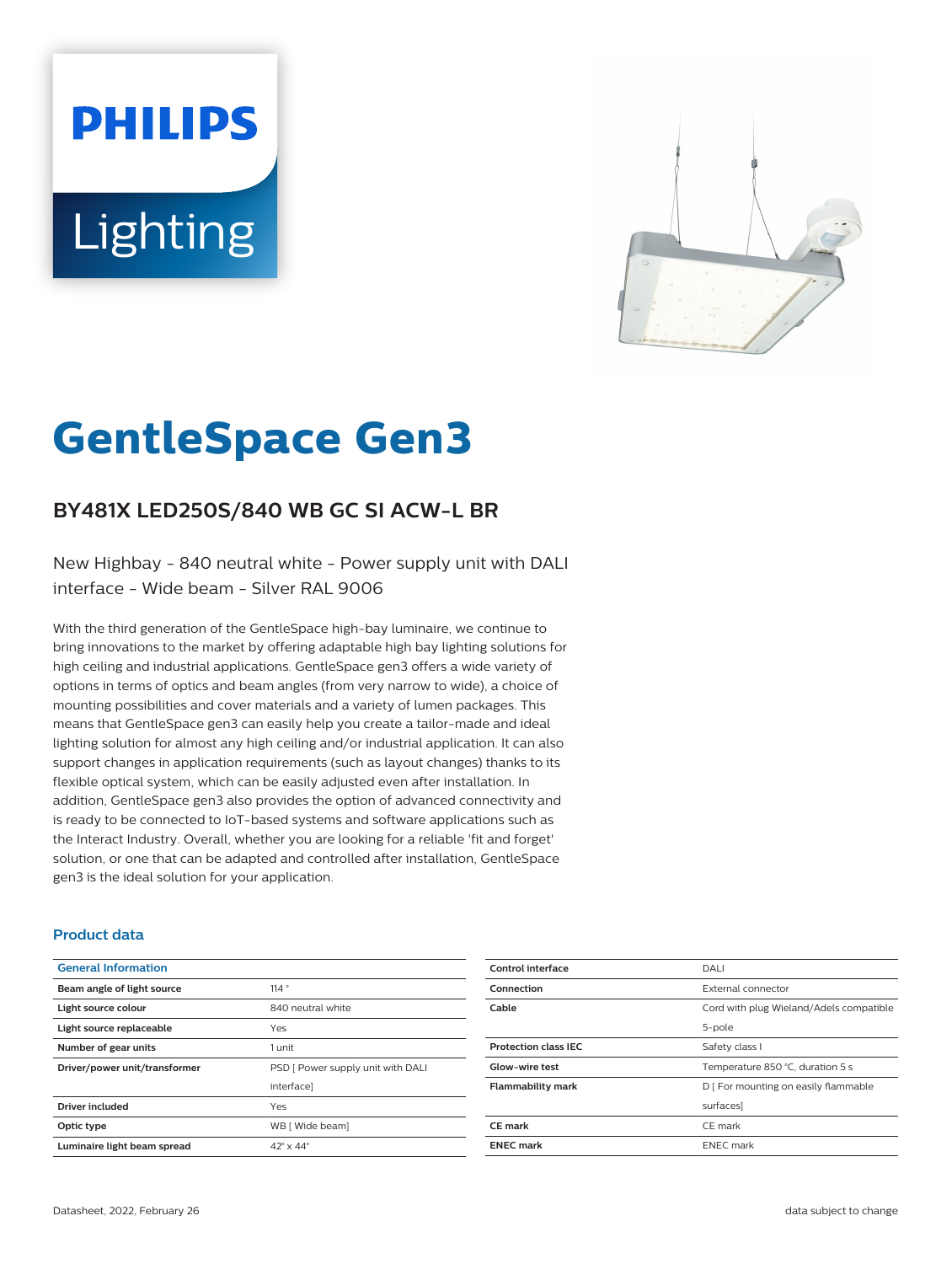# **GentleSpace Gen3**

| <b>Warranty period</b>                     | 5 years                                 |
|--------------------------------------------|-----------------------------------------|
| <b>Constant light output</b>               | No                                      |
| Number of products on MCB (16 A type B)    | 12                                      |
| <b>EU RoHS compliant</b>                   | Yes                                     |
| <b>Product family code</b>                 | BY481X [ New Highbay]                   |
| Unified glare rating CEN                   | Not applicable                          |
|                                            |                                         |
| <b>Operating and Electrical</b>            |                                         |
| <b>Input Voltage</b>                       | 220-240 V                               |
| Input frequency                            | 50 to 60 Hz                             |
| Inrush current                             | 4.8 A                                   |
| Inrush time                                | 2.3 <sub>ms</sub>                       |
| Power factor (min.)                        | 0.9                                     |
|                                            |                                         |
| <b>Controls and Dimming</b>                |                                         |
| Dimmable                                   | Yes                                     |
|                                            |                                         |
| <b>Mechanical and Housing</b>              |                                         |
| <b>Housing material</b>                    | Aluminium                               |
| <b>Reflector material</b>                  |                                         |
| <b>Optic material</b>                      | Polycarbonate                           |
| Optical cover/lens material                | Glass                                   |
| <b>Fixation material</b>                   | Steel                                   |
| Optical cover/lens finish                  | Clear                                   |
| <b>Overall length</b>                      | 712 mm                                  |
| <b>Overall width</b>                       | 490 mm                                  |
| <b>Overall height</b>                      | 120 mm                                  |
| Colour                                     | Silver RAL 9006                         |
| Dimensions (height x width x depth)        | 120 x 490 x 712 mm (4.7 x 19.3 x 28 in) |
|                                            |                                         |
| <b>Approval and Application</b>            |                                         |
| Ingress protection code                    | IP65 [ Dust penetration-protected, jet- |
|                                            | proof]                                  |
| Mech. impact protection code               | IK02 [ 0.2 J standard]                  |
|                                            |                                         |
| <b>Initial Performance (IEC Compliant)</b> |                                         |
| Initial luminous flux (system flux)        | 25000 lm                                |
|                                            |                                         |

| <b>Luminous flux tolerance</b>               | $+/-10%$               |
|----------------------------------------------|------------------------|
| Initial LED luminaire efficacy               | 154 lm/W               |
| Init. Corr. Colour Temperature               | 4000 K                 |
| Init. Colour rendering index                 | >80                    |
| Initial chromaticity                         | $(0.38, 0.38)$ SDCM <3 |
| Initial input power                          | 160 W                  |
| Power consumption tolerance                  | $+/-10%$               |
|                                              |                        |
| <b>Over Time Performance (IEC Compliant)</b> |                        |
| Control gear failure rate at median useful   | 5 %                    |

| CONTROL ECCLICIATION CRUC CLINICORDI USCIULE 270 |      |
|--------------------------------------------------|------|
| life 50,000 h                                    |      |
| Control gear failure rate at median useful       | 10%  |
| life 100,000 h                                   |      |
| Lumen maintenance at median useful life*         | L90  |
| 50,000 h                                         |      |
| Lumen maintenance at median useful life*         | 1.80 |
| 100,000 h                                        |      |

| <b>Application Conditions</b>      |                   |
|------------------------------------|-------------------|
| Ambient temperature range          | $-30$ to $+45$ °C |
| Performance ambient temperature Tq | 45 °C             |
| Maximum dimming level              | 10%               |
| Suitable for random switching      | Yes               |

#### **Product Data**

| Full product code                 | 871869940737700                   |
|-----------------------------------|-----------------------------------|
| Order product name                | BY481X LED250S/840 WB GC SI ACW-L |
|                                   | <b>BR</b>                         |
| EAN/UPC - product                 | 8718699407377                     |
| Order code                        | 40737700                          |
| SAP numerator - quantity per pack |                                   |
| Numerator - packs per outer box   |                                   |
| <b>SAP material</b>               | 910500465543                      |
| SAP net weight (piece)            | 11.000 kg                         |
|                                   |                                   |

 $\overline{\mathbb{Q}}$   $\overline{\mathbb{R}^{60^{\circ}C}}$   $\overline{\mathbb{R}^{65}}$   $\overline{\mathbb{R}^{02}}$   $\overline{\mathbb{Q}}$ 

### **Dimensional drawing**



**BY481X LED250S/840 WB GC SI ACW-L BR**